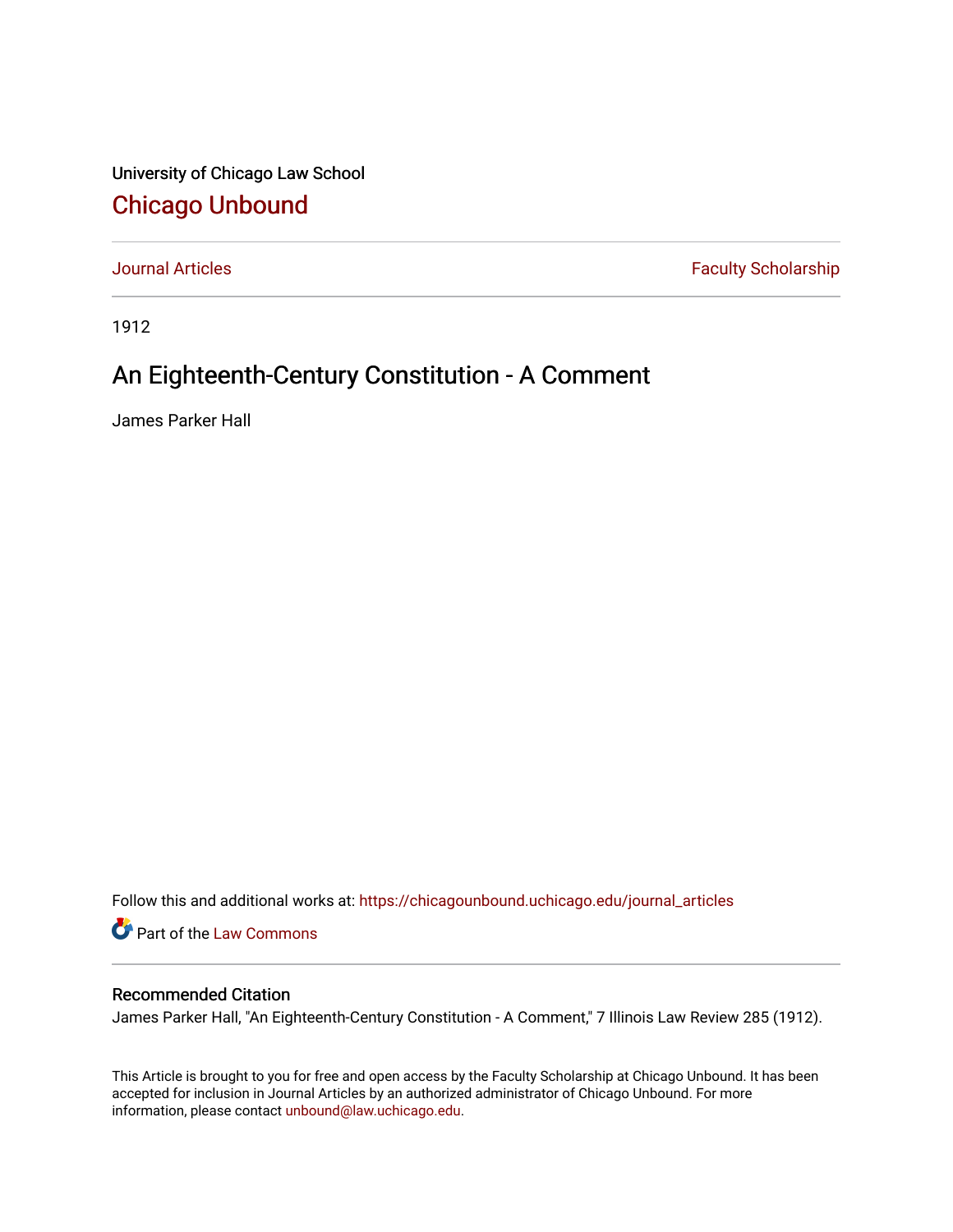## "AN EIGHTEENTH CENTURY CONSTITU-TION"-A COMMENT

## BY JAMES PARKER HALL.<sup>1</sup>

The editor-in-chief of the REVIEW has asked me to comment upon Mr. Johnstone's very interesting paper. I should not disagree with his ultimate proposal to amend the amending clause of the federal constitution so as to permit a constitutional amendment to be *proposed* by a majority of each house of Congress at two consecutive sessions, and to be *adopted* by the concurrent vote of a majority of the people and a majority of the states. I think, however, that the paper.somewhat exaggerates the difficulty of amending the present constitution, as witness the sixteenth and seventeenth amendments now well on their way toward ratification; and I am quite sure that it underestimates the power the federal government now has to deal with our important national problems.

The powers upon which the United States must chiefly rely in dealing with the problems mentioned by Mr. Johnstone are the power to regulate commerce among the states and with foreign nations, the power of taxation, and the power over the postal service.<sup>2</sup>

The federal courts have construed the commerce clause to include all intercourse that crosses a state line, and thus defined it appears to include all activities substantially affecting the transportation of any kind of property or property symbol, the transmission of intelligence in any form, and all modes of personal travel. Doubtless the transmission of any form of energy will also be included when the case arises.<sup>3</sup> The courts have also been liberal in includ-

<sup>1.</sup> Dean of the University of Chicago Law School. 2. The substance of much of the following comment is taken from a paper of the writer read before the Western Economic Society at Chicago, in March, **1912.**

<sup>3.</sup> By an act of Congress approved Aug. 13, 1912, every one within the jurisdiction of the United States is forbidden to operate any apparatus for radio-communication as a means of commercial intercourse among the sev- eral states, or with foreign nations, or upon any vessel of the United States engaged in interstate or foreign commerce, or for the transmission of radiograms or signals the effect of which extends beyond the jurisdicion of the state or territory in which the same are made or interferes with the reception of radiograms or signals from beyond said jurisdiction-except under and in accordance with the terms of a revocable license granted by the Secretary of Commerce and Labor.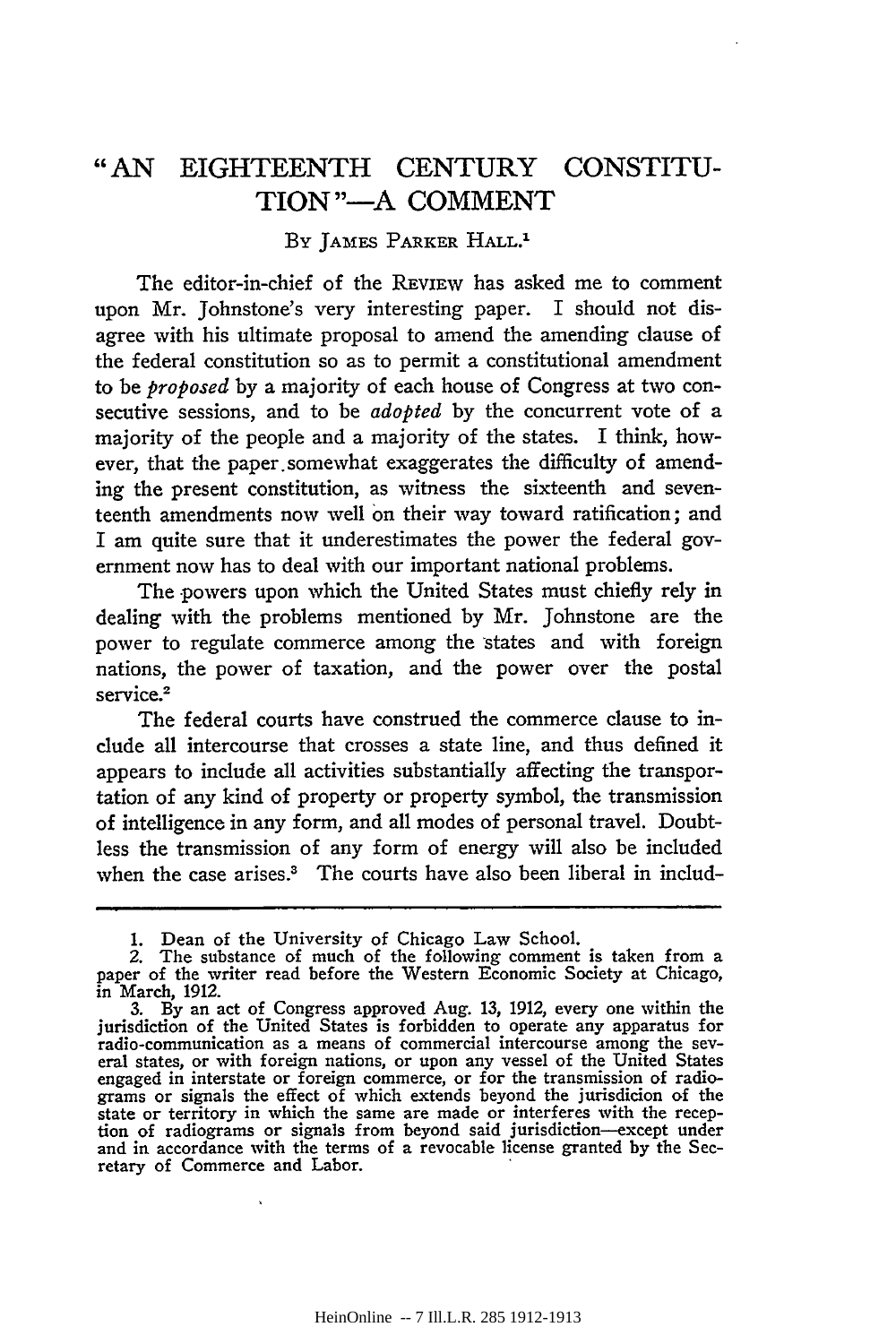ing within the notion of "intercourse" activities that are incidental to the actual intercourse or transmission itself. Thus, the sale or the solicitation of the sale of commodities for the purpose of transmission between the states, or their sale for the first time in the original packages after transmission have been held to be part of interstate commerce itself. But the production of commodities, whether by manufacturing, agriculture, mining, or fishing, has repeatedly been said to be no part of such commerce. The interstate transportation or marketing of goods may thus be controlled by Congress (the Sherman Anti-Trust law being an instance of such control), but is there any method by which it might indirectly also control capitalization and production? I venture to suggest that there are several ways in which, if desired by Congress, this could be done.

In the first place the power to regulate interstate commerce is given to Congress unqualifiedly, and is subject to no limitation except the general prohibitions upon congressional action to be found in the constitution, the most important of which in this connection is that liberty and property shall not be taken without due process of law. It is apparently well settled that Congress may exercise its granted powers for any purpose it pleases (subject to the abovementioned prohibitions), even though the object and effect of its action be to accomplish indirectly what it could not do by direct action. For instance, Congress has no power .directly to prohibit lotteries in a state. It did, however, forbid the transmission of lottery matter through the mails-not at all in the interest of the postal service as such, or in furtherance of any other power granted to Congress, but solely in order to embarrass the operations of lotteries in states where they were legal and where Congress was under the constitution powerless directly to forbid them.<sup>4</sup> When this hindrance to lotteries proved insufficient, Congress absolutely forbade the carriage of lottery tickets from one state to another under its power to regulate interstate commerce. Obviously no commercial object was sought by this—only the suppression of lotteries in places where under the constitution they were legal. But the law was upheld on the ground that Congress could regulate interstate

By an act of Congress approved July **31,** 1912, it is made unlawful to bring into the United States, or to deposit in the mails or with a carrier for carriage, or to send or carry between any states or territories of the United States or the District of Columbia, any pictorial representation of any pugilis- tic encounter which may be used for public exhibition.

<sup>4.</sup> *In re Rapier,* 143 U. S. 110 (1892).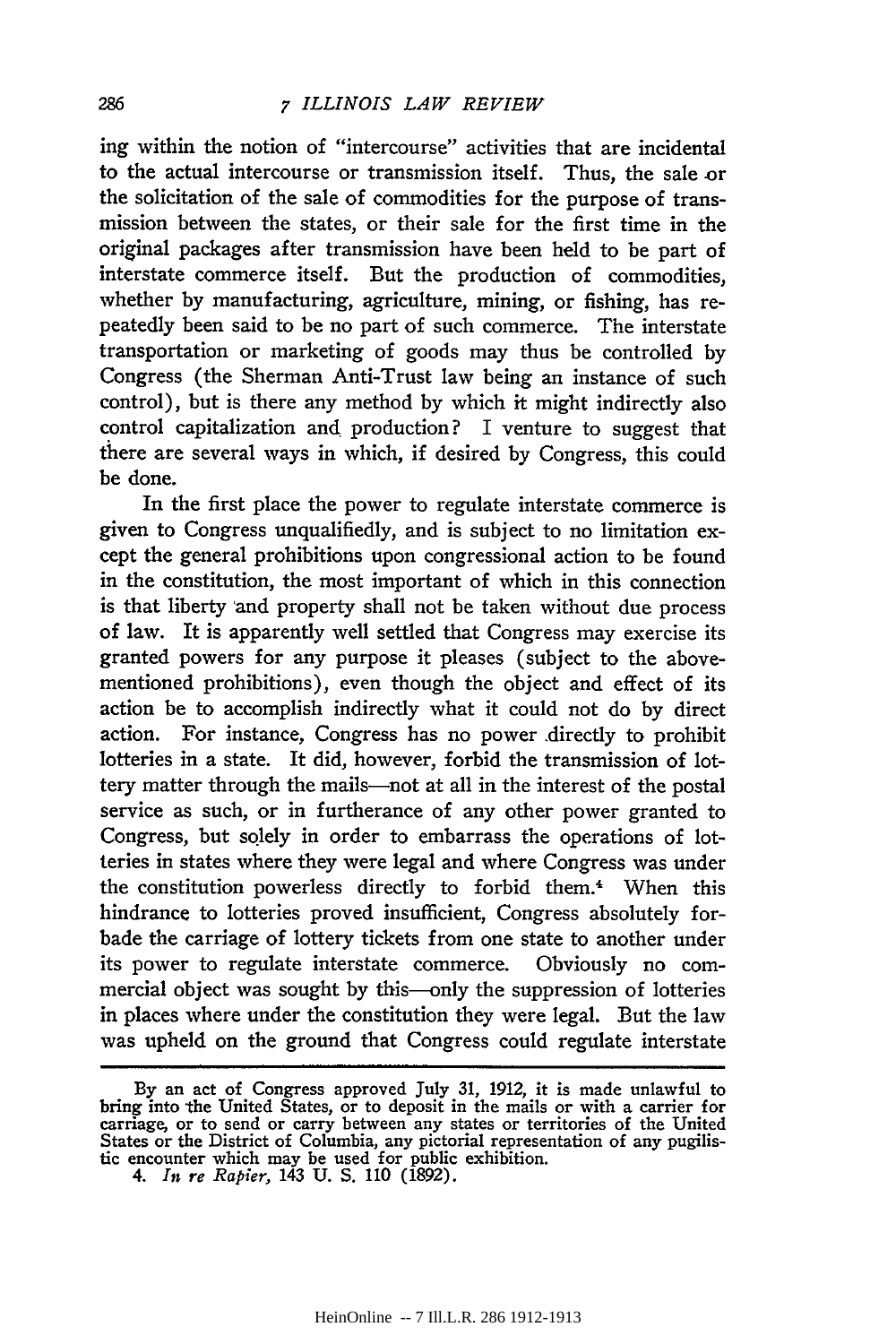commerce for any purpose not forbidden **by** the constitution, not merely for purposes granted **by** the constitution.5

In like manner, may not Congress indirectly control methods of production in industry in a state **by** forbidding the privileges of interstate commerce to the product unless its rules regarding production are complied with? Witness the Meat Inspection law, which excludes from interstate commerce all meat not submitted to federal inspection, and the Pure Food and Drugs law which requires the proper labeling of these articles before their admission to interstate commerce. It may be argued that these laws aim at securing more healthful articles of commerce and the prevention of fraud in commerce. Granted-but what was the object of the law against lottery tickets **?** Not to prevent sickness or fraud, but to suppress an economic and social evil. And so the recent federal law against bringing women into a state for immoral purposes has no commercial object, but only a moral one.<sup>6</sup>

Now, Congress cannot directly forbid child labor in North Caroline, or a 12-hour day in the Pittsburg steel mills, but, if it wishes seriously to hinder such practices, can it not forbid the products of such labor from being carried to other states, where they compete with products produced under better but more expensive conditions, and so tend to render economically difficult or impossible the maintenance of improved conditions in industry elsewhere? One of the stock arguments against laws for the betterment of industrial conditions in every state has been the protest, "If you make us do that, we can't compete with employers in other states who don't have to do it." Surely Congress may as readily use its commercial powers to prevent sweat-shop and child-labor competition in interstate commerce, as to secure freedom from combination, or fraud, or gambling in that commerce.

In the second place, Congress probably has considerably more power over corporations engaged in interstate commerce than it would have over individuals similarly engaged. As practically all business important enough to require federal regulation is conducted

287

*<sup>5.</sup> Lottery Case,* 188 **U. S.** 321 (1903). **6.** 36 Stat. **825,** c. **395.** See especially § **6,** requiring all persons harboring alien girls **for** immoral purposes to file statements regarding them- with the federal authorities. The power of the United States to require infor-mation is very extensive, and in regard to certain matters publicity alone is a very effective mode of regulation even without legislation. The United States could doubtless go far along this line.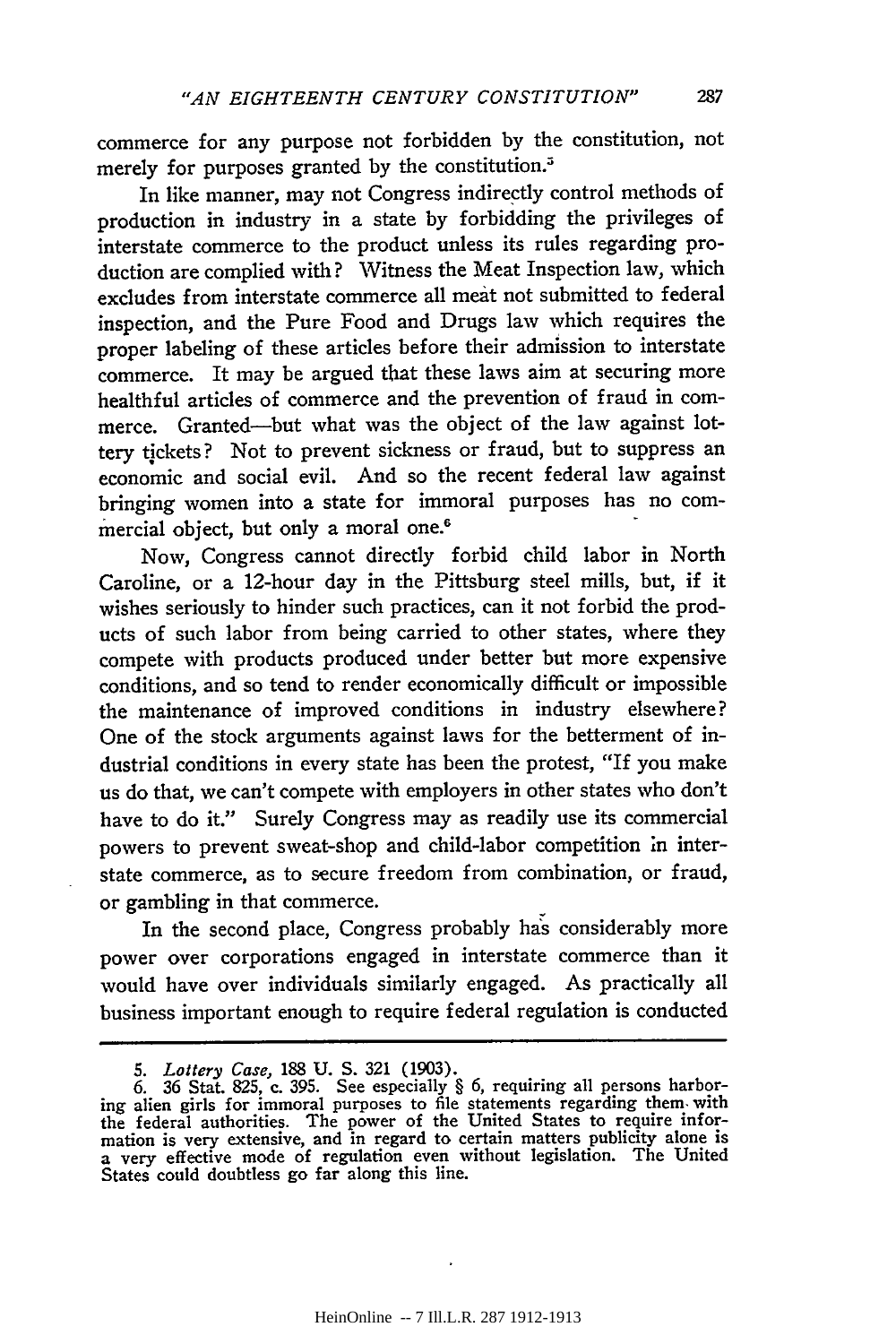by corporations, this consideration is of great importance. The argument that appears to establish it runs as follows:

The right to become a corporation or to act in corporate form is not a natural right of individuals protected from arbitrary interference by the liberty and due process clauses of our constitutions, as it is the right to engage individually in harmless business pursuits. The right to act in corporate form is a franchise, permission to exercise which must be granted by a government, state or national, before it can lawfully be exercised by anyone for any purpose no matter how innocent. Thus, Illinois could not deny absolutely to individuals the right to sell wholesome sugar as an article of food, or to till the soil-these being arbitrary interferences with the natural liberty of the individual. But Illinois may decline, for any reason or for no reason, to grant to anyone a franchise to sell sugar or to conduct farming operations in corporate form, and may thus confine these activities to individual effort. What Illinois may absolutely forbid, it may of course grant on terms, and so may require, as the price of its consent to a grant of corporate privileges, that corporations submit to exactions and regulations that could not be demanded from individuals. The state may thus gain the right to supervise a corporation's issues of stock and bonds, its methods of production and distribution, its obligations to employes and to the public, and all of the details of its organization and business, including its rates and dividends.

As regards corporations of other states seeking to do business in Illinois the same principles apply, with two exceptions. Illinois may, of course, if it sees fit, admit foreign corporations to do business there without restriction. If Illinois takes no action whatever upon the matter, it is assumed to assent to this; but, if it dissents, foreign corporations must submit to such terms as Illinois may prescribe for admission to do business in the state. The two exceptions to this are corporations employed in the service of the United States, and those engaged in interstate commerce. Such corporations may not be excluded by a state, because the business in which they are engaged is by the constitution placed within the control of the United States instead of the separate states.

Now, what control has Congress over corporations engaged in interstate commerce? Has it not the same power over them that the states have over those engaged in purely internal commerce? And, if'so, may it not use this power of corporate control as rigorously as the states may and do? The argument from analogy seems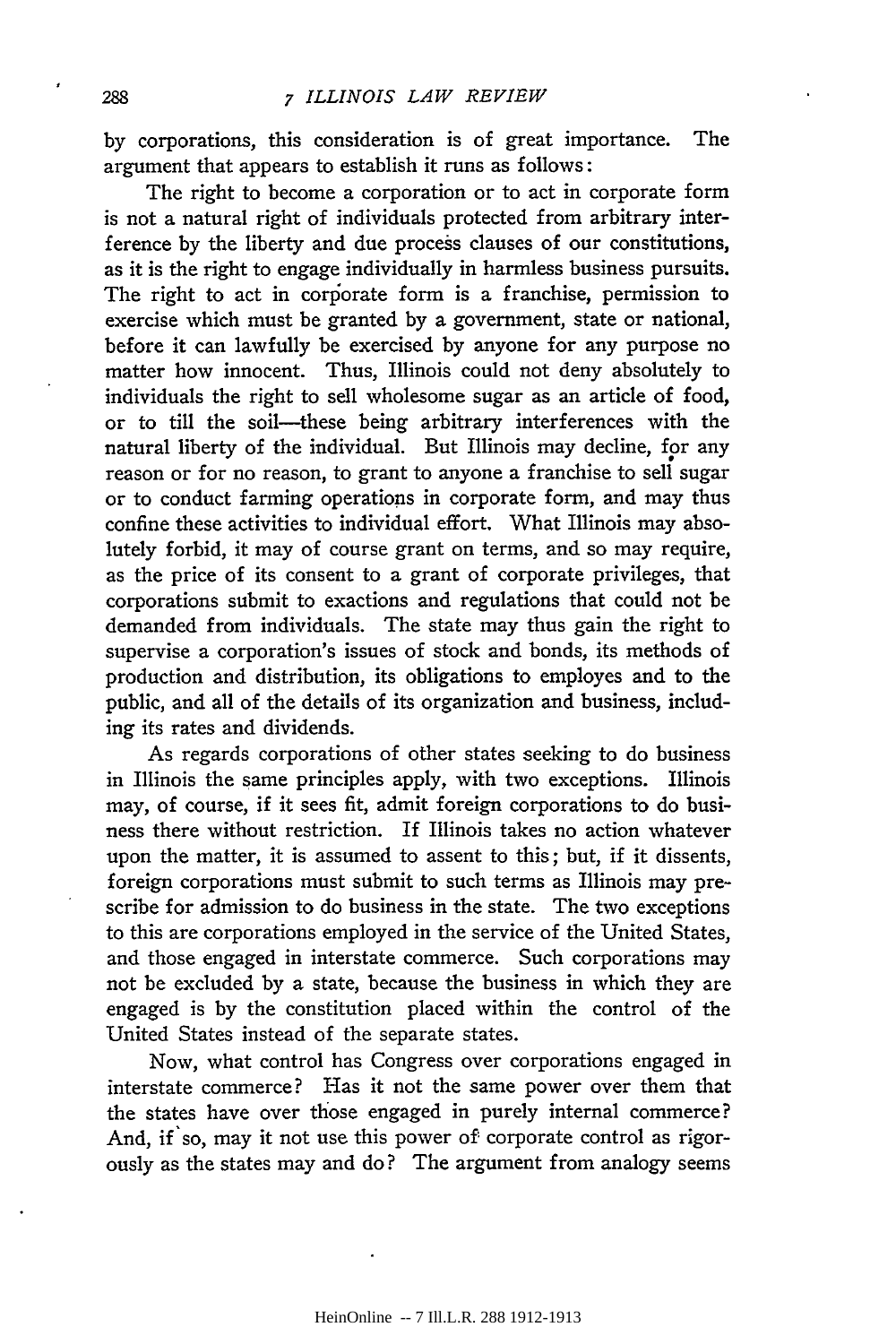strong. A state-chartered corporation may engage in interstate commerce until Congress dissents, just as a New Jersey corporation may do internal business in Illinois until Illinois dissents. If Illinois chooses, hovever, it may require a license from the foreign corporation, the compliance with conditions laid down by the state, or even reincorporation in Illinois, as a prerequisite to the doing of internal business in Illinois in corporate form. So, also, it would seem that the United States could require state corporations doing interstate commerce either to obtain a federal license, comply with conditions laid down by Congress, or take out federal charters altogether, as a prerequisite to engaging in interstate commerce in corporate form.

If so, what conditions may be imposed as the price of either license or charter? If a charter is required, of course stock and bonds may be regulated as well as all other details of corporate management. If a license is required it may be conditioned upon compliance with congressional regulations as to production, distribution, methods of competition, publicity of accounts, prices, and so forth, that would give Congress a virtual control over many matters other than those directly connected with the interstate transmission of commodities by such corporations. If Congress has the same measure of control over interstate commerce by corporations that a state has over internal commerce by corporations, such conditions would be valid; and the convenience and necessity of carrying on large businesses in corporate form would compel the acceptance of such conditions provided they were at all reasonable. The nature of a corporation as the basis of governmental control must play an important part in the legal theory of any thoroughgoing measure of federal regulation of business.

In the third place, Congress is likely to find the power of taxation an important instrument of regulation. The power to levy taxes (except upon exports) is conferred upon the United States without express limitation, save that direct taxes must be apportioned and all taxes must be geographically uniform throughout the states. It has been decided that this power of taxation is not confined to cases where the object and effect of the law is to raise revenue, but that the United States may tax where the result is regulation or prohibition of the act or object taxed. In 1902 Congress imposed a tax of 10 cents a pound upon all artificially colored oleomargarine, an amount assumed to be prohibitive of its manufacture. Congress, of course, had no direct power to prohibit the

289